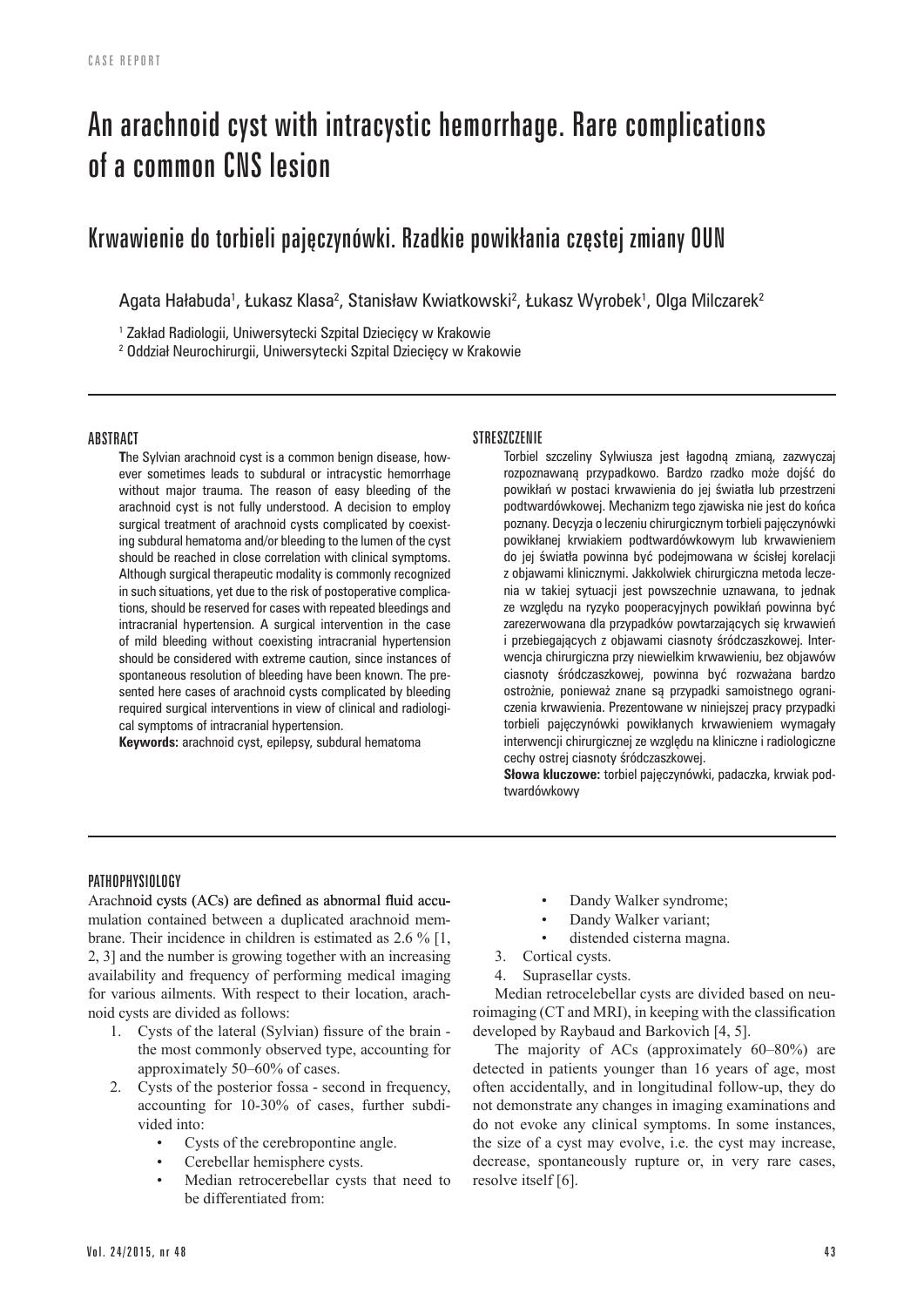Rare cases of symptomatic ACs may cause headaches, epilepsy, paresis and symptoms of intracranial hyperten� sion. Complications may develop, manifested as intracystic hemorrhage or bleeding to the subdural space.

The mechanism underlying the latter phenomenon has not been fully elucidated.

Page et al. [7] proposed two theories in an attempt to explain this mechanism.

The first theory assumes damage to the superior cerebral veins (small veins situated between the arachnoid and internal layer of the dura mater) or to vessels located in the cyst wall due to easy transmission of pressure by the cyst.

The other theory points to the fact that ACs are less susceptible than normal brain to amortize the force of injury. The swinging motion that results from even a mild intracystic injury is shifted to the external wall of the cyst, caus� ing the tearing of small vessels.

An attempt at explaining the phenomenon was also undertaken by Chang-Hyun Lee et al. [1], who published conclusions drawn from their experiments in Child. Nerv. Syst. in 2014.

In case of an injury, a greater force is focused on the external AC wall than on the remaining normal brain regions, most likely due to different properties of the cere� brospinal fluid and the brain. As a result, an arachnoid cyst is distorted more easily than the brain, evoking excessive motion between the dura mater and the external wall of the cyst. This triggers a secondary effect of turbulent disper� sion of pressure within the cyst, contrary to the remaining regions of the normal brain, where pressure disperses in a linear manner.

The vessels within the wall or the external wall of the cyst are torn and the subdural space is distended as a consequence of accumulation of the cerebrospinal fluid mixed with a small volume of non-clotting blood from the damaged small vessels.

The superior cerebral veins between the dura mater and the arachnoid are stretched and secondarily torn.

In turn, Cress et al. [2] in their paper on risk factors of damage or intracystic hemorrhage in ACs, besides an injury itself, took into account also the cyst size and the effect of external pressure (altitude above sea level of the place of residence).

The authors demonstrated that the probability of intracystic and/or subdural space hemorrhage increased with the cyst size. An arachnoid cysts with the highest diameter equal to or larger than 5 cm were 16.5 times more likely to rupture as compared to cysts below 5 cm.

On the other hand, in their opinion, the third investigated parameter, i.e. external pressure, did not exert any effect on a possible increase of the risk of hemorrhage.

#### TREATMENT

There is no consensus as to the management of cases of concomitant AC and chronic subdural hematoma (CSDH).

Reports published to date indicate that such bleeding is rare and has a rather mild course; such lesions also often resolve spontaneously. This is why a decision about surgi� cal management should be reserved to cases of recurrent hemorrhages and patients with symptoms of acute intracranial hypertension, since the risk of postoperative complica� tions is high.

Postoperative complications include:

- intracranial emphysema;
- chronic or subacute hematomas or hematoma hygromas;
- subdural empyemas;
- meningitis;
- liquorrhea;
- cranial nerve palsy;
- pseudo encephalocele;
- hydrocephalus;
- epilepsy;
- paresis.

Another argument against an unduly early surgical intervention is the fact that hemorrhage generally originates from very small vessels, often not visible in the surgical field rendering impossible their direct closure. It should be borne in mind that the very small caliber of the bleeding vessels is the fundamental reason of the chronic character of hemorrhage processes.

Bleeding originating from such small vessels is a continuous, low seepage. Moreover, vessels that have been once damaged are more susceptible to subsequent small injuries and further episodes of bleeding. The slow rate of seepage causes the extravasated blood and the coagulation factors to become considerably diluted in the cerebrospinal fluid, preventing the normal clotting with formation of a typical hematoma and its further evolution.

Should a decision to employ surgical treatment be reached, it is postulated to perform a small craniotomy or to cut only a trephine hole followed by CSDH resection with a simultaneous (microscopic or endoscopic) fenestration of the arachnoid cysts to the cerebral cisterns in order to decrease its volume and, by the same token, the risk of further episodes of damage and/or bleeding. The opening created in the course of the fenestration should be located in the lowest AC point [8, 9].

According to the most current reports, treatment con� sisting in extensive craniotomy and resection of the cyst walls is not recommended. Such a procedure is associated with a higher rate of complications, both early and late, as compared to limited craniotomy, including CSN damage and neurological symptoms.

Implantation of an external drainage system is also not indicated in view of the possible recurrence of hemorrhaging and the risk of neuroinfections.

In case of a surgical failure or ineffectiveness of the above methods and persisting CSDH and intracranial hypertension, the implantation of a cysto-peritoneal draining system with a low-medium or low pressure valve or a programmable valve opening pressure should be consid� ered.

If shunt management is employed, such complications may additionally develop as shunt impatency, drain pullage and disattachment and ascites (the complication rate is approximately 50%) [8].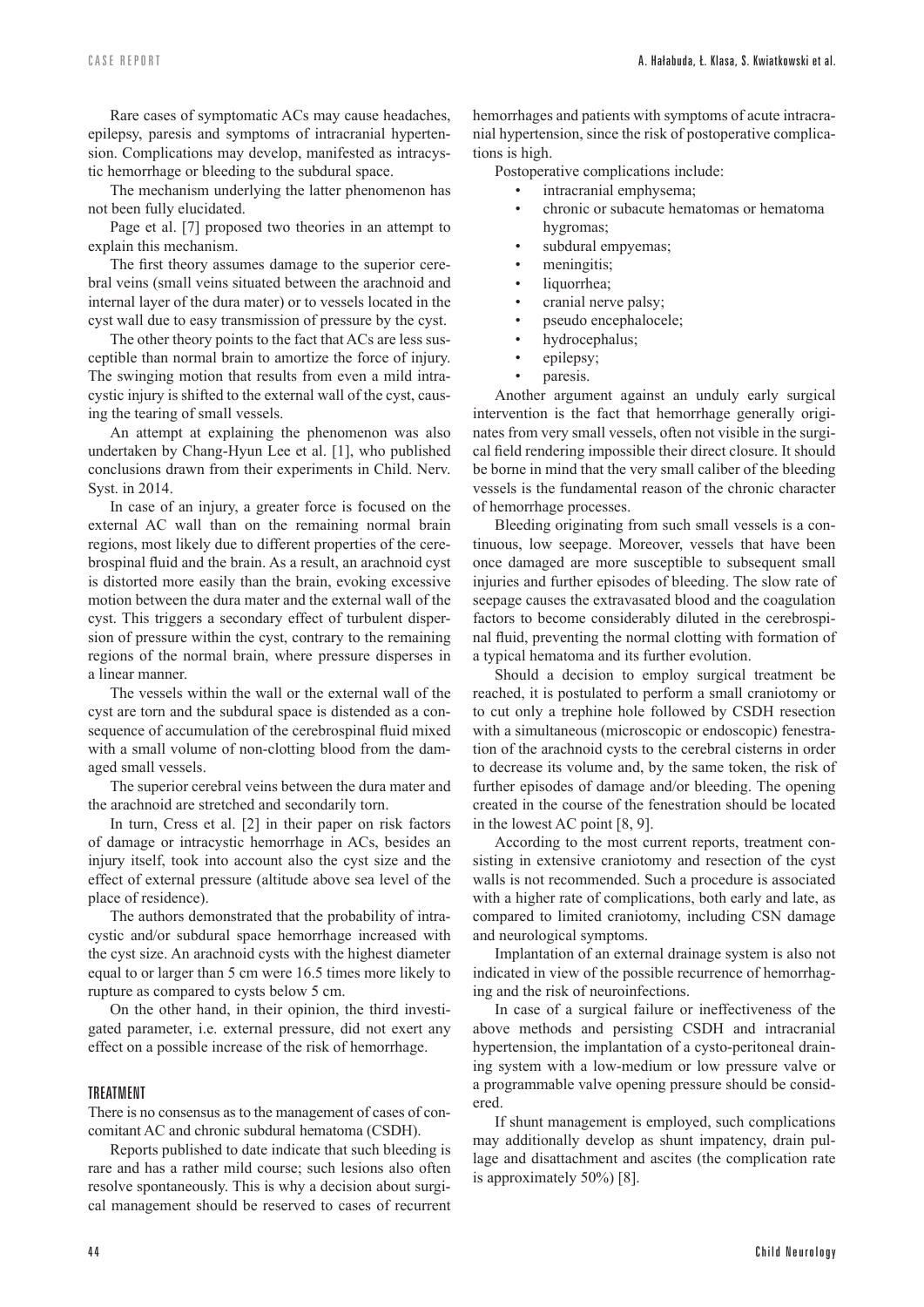# PRESENTATION OF TWO CASES OF ARACHNOID CYSTS PRECEDED BY A MILD TRAUMA AND ACCOMPANIED BY SYMPTOMS OF ACUTE INTRA-CRANIAL HYPERTENSION.

# Case 1

A 15-year-old previously healthy boy reported to University Children's Hospital of Krakow with severe headache deve� loped on the day of admission.

During medical history taking, he reported a mild head trauma sustained while skiing 2–3 weeks previously. He had not visited a doctor immediately after the trauma for lack of alarming symptoms.

On the day of admission, the patient was in good gen� eral condition, conscious, maintaining logical verbal con� tact and spatial and temporal orientation; he manifested psychomotor agitation. Neurological examination revealed meningeal signs. No signs of focal CNS damage were noted.

A CT scan of the head demonstrated a large arachnoid cyst of the lateral (Sylvian) fissure of the brain (Galassi type II) with a mass effect manifested as a mild left displacement of the midline of the brain and compression of the right lateral ventricle.

Based on the CT scan and clinical presentation, the boy was qualified for immediate surgical treatment. The cyst was fenestrated and drained into the basal cisterns resulting in a decrease of the cyst size (a lower risk of future bleeding); a hygroma with hematoma was also excised. Following surgery, the above described signs resolved. In view of the periodically reported disturbances of visual acuity, an ophthalmological consult was recommended  $-$  no papilloedema was observed, bilaterally, the retinas showed no pathological lesions. The patient was discharged with� out meningeal signs and without any signs of focal CNS damage.



**Fig. 1.** Axial head NECT. An arachnoid cyst of the middle cranial fossa on the right side (Galassi type II), a small subdural hygroma with hematoma in the right temporal region



**Fig. 2.** Axial head NECT. A subdural hygroma with hematoma on the right side, a mass effect manifested as a mild left displacement of the midline of the brain and compression of the right lateral ventricle



**Fig. 3.** Axial head NECT. Status after a neurosurgical procedure. The cyst size is decreased, no subdural hygroma with hematoma is seen in the right temporal region

In the course of the 10-year follow-up, no alarming headache episodes were noted nor were deficit-associated symptoms observed in neurological examinations.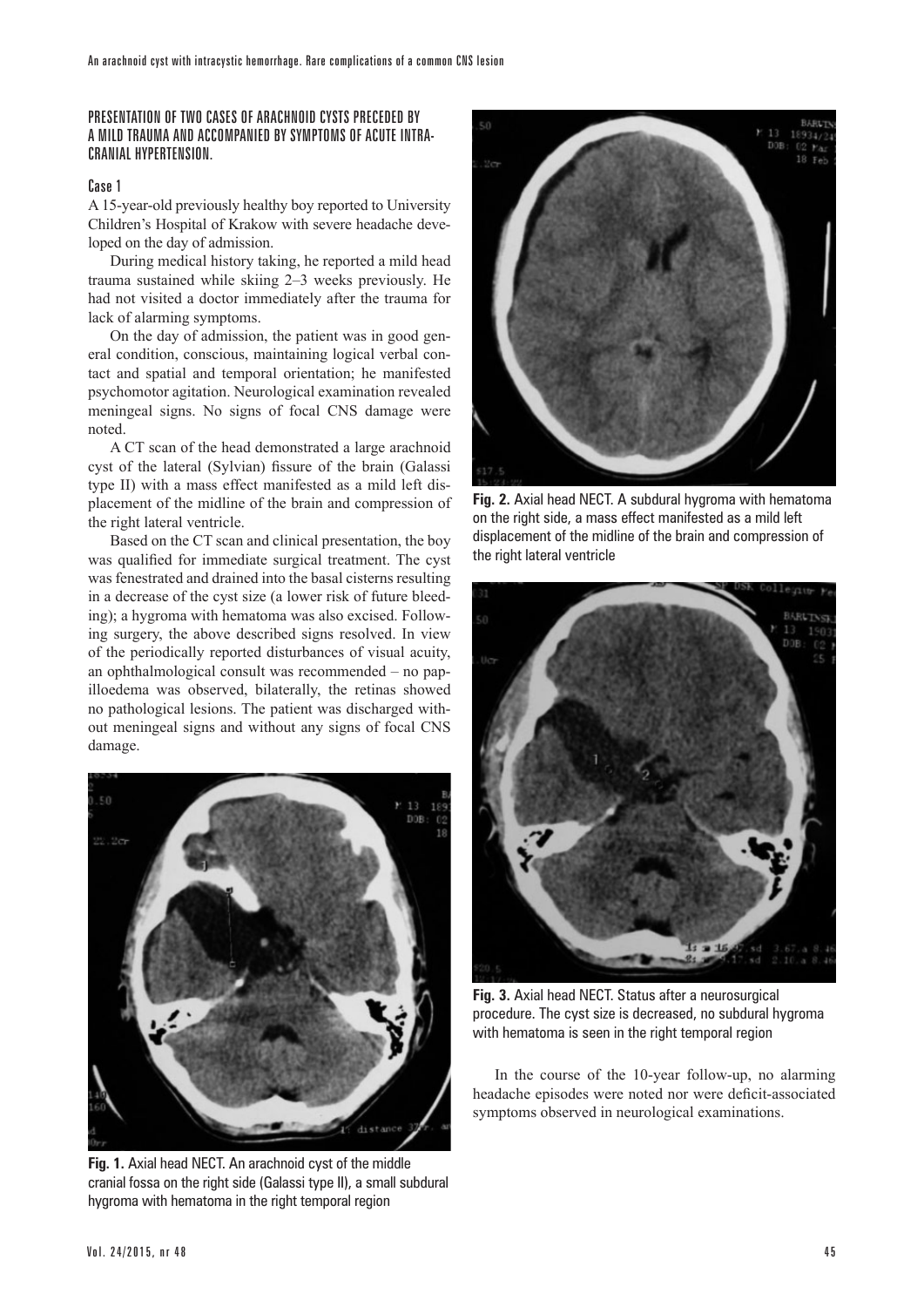#### CASE 2

A 17-year-old previously healthy boy who had sustained a head trauma while playing ice hockey two months prior to admission. He was diagnosed abroad immediately after the trauma (no medical records available; no neurological abnormalities in medical history taking). He came to University Children's Hospital of Krakow because of headaches persisting for approximately two months with subsequent visual disturbances manifested as double vision and impaired visual acuity.

Neurological examination revealed grade III (Lovett) left-sided hemiparesis. Ophthalmologically, the patient presented no abnormalities in eye fundus examination.

The patient was referred for a CT scan of the head, which demonstrated a cyst of the lateral (Sylvian) fissure of the brain on the right side with bilateral hygromas and hematomas in the frontal lobes, mild cerebral edema and a mass effect manifested as a discrete displacement of the longitudinal fissure of the brain to the left.

Based on the CT scan and in view of his clinical presen� tation (symptoms of acute intracranial hypertension), the patient was qualified for surgical treatment. The cyst was fenestrated and drained to the basal cisterns. The patient was discharged on the 5th post-operative day in good general condition without meningeal signs and signs of focal CNS lesions.

The boy returned to unlimited physical activity (he was a professional ice hockey player). In the 4-year follow-up, no alarming neurological signs were observed.



**Fig. 4.** Axial head NECT. An arachnoid cyst of the transverse fissure of the brain on the right, Galassi type II, with hypotrophy of the temporal lobe



**Fig. 5.** Axial head NECT. Bilateral subdural hygromas and hematomas, a mass effect manifested as a discrete displacement of the longitudinal fissure of the brain to the left and compression of the right lateral ventricle



**Fig. 6.** Axial head NECT. Postoperative status - resection of paracerebral hygromas with hematomas, no displacement of the midline of the brain, decreased compression of the right lateral ventricle, the sulci and fissures are better visualized, what is the result of resolved symptoms of intracranial hypertension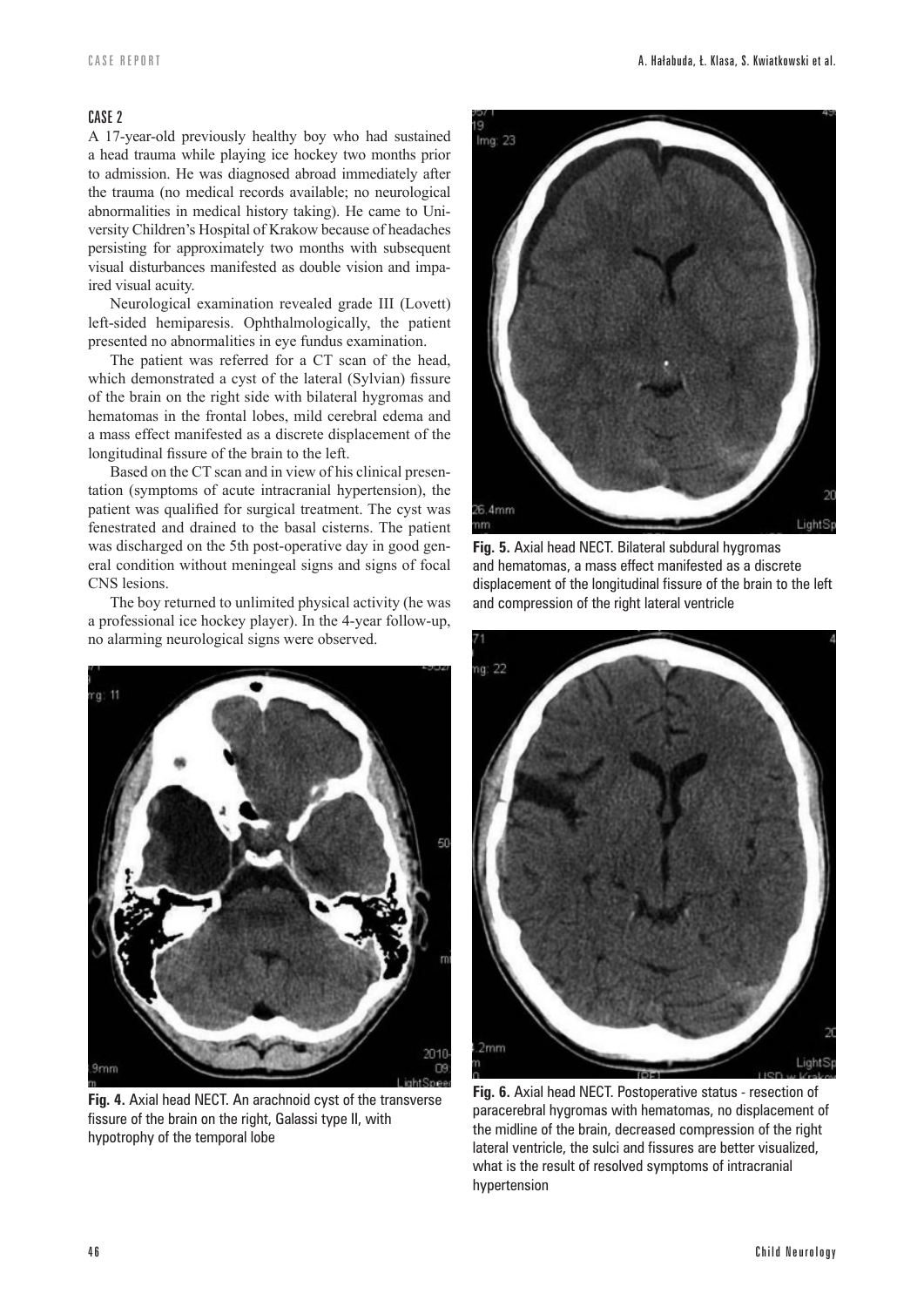#### CONCLUSIONS

Our experience to date confirms the validity of the management method of arachnoid cysts described in the reports authored by Kwak Y. S. et al. [11] and Lee C-H et al. [1] in case of complications consisting in paracerebral hygromas with hematomas. Adequately to the clinical presentation, surgery employing limited craniotomy is a modality that offers an excellent chance for decreasing intracranial hypertension and the risk of recurrent bleeding from chronic hygromas with hematomas.

#### **DISCUSSION**

The two presented cases of intra-arachnoid cyst hemorrhage involve the lateral fissure of the brain and thus represent the most common location. Hemorrhaging into other CA types is very rare and indications for their surgical treatment con� sist in diverse symptoms (hydrocephalus, endocrine disorders, mass effect).

Since arachnoid cysts of the lateral fissure are frequently detected, increaslingly more and more often by  $accident - the patients ask whether there are any indica$ tions for surgery and whether there is a risk of bleeding into such a lesion. In the majority of cases, such questions are asked by parents and reflect their concern over their children with respect to the danger of hemorrhage, the risk of engaging in sports or even very mild physical activity.

Undoubtedly, Galassi type I cysts do not require surgical treatment. In type II, if the patient presents with headaches corresponding to the cyst location, which are not typical vasomotor or migraine headaches, and X-ray demonstrates signs of intracranial hypertension or the cyst being "filled up", operative treatment may be executed. The selection of a method is limited to fenestration of the lowest part of the cyst and creating communication with the basal cisterns or to implantation of a cysto-peritoneal shunt. Therapeutic outcomes in both methods are identical; nevertheless, immediate postoperative complications are more severe in the fenestration group, while late complica-

tions manifested as typically shunt-associated events are seen in the other group. It should be also borne in mind that the area of communication between the cyst and the cisterns may close, especially when there was intraoperative bleeding from the cyst site; such patients often require subsequent implantation of a cysto-peritoneal shunt. Patients with detected type III cysts rquire surgical treatment as described above.

An acute or chronic subdural hematoma, developed in a patient with an arachnoid cyst, is most commonly manifested by intracranial hypertension – either acute or progressive. Surgical treatment should be employed. Even a small in size subdural hematoma resulting from bleeding into an arachnoid cyst, and the presence of blood in the lumen of the cyst will subsequently lead to the disturbances in cerebrospinal fluid reabsorption, the cyst increasing in size or even to the development of posthemorrhagic hydrocephalus. An exception may be small planar chronic hematomas and a small arachnoid cyst. Rupture of the cyst wall in the course of bleeding and venous blood mixing with cerebrospinal fluid results in a non-clottable mixture, which can be completely resorbed. Self-healing occurs, i.e. a spontaneous fenestration. In such a situation, surgical treatment does not lead to good results, since finding a small vein is almost impossible while performing a craniotomy, and exposing the dura mater causes intensified bleeding and is associated with the risk of postoperative complications. A question emerges whether there are any radiological prognostic factors indicative of bleeding into an arachnoid cyst. There are no such factors and for the question whether there are any factors indicating preven� tive surgical treatment, there is only one answer – apart from the Galassi classification- there are none. The proposed theory that such factors are represented by the presence of both venous and arterial vessels in the cyst wall or even in its lumen in X-ray imaging does not speak about factors that are prognostic, but rather indicative of a higher risk of intraoperative postoperative complications.

#### LITERATURE

- [1] Lee C.H., Han I.S., Lee J.Y., et al.: Analysis of bleeding mechanism in patient with the sylvian arachnoid cys using a finite element model. Childs Nervous System 2014; 30: 1029–1036.
- [2] Cress M., Kestle J.R.W., Holubkov R., et al.: Risk factors for Pediatric Arachnois Cyst Rupture/Hemorrhage A Case Control Study Neurosurgery 2013; 72: 716–722.
- [3] Ali Z.S., Lang S.S., Baker D., et al.: Pediatric intracranial arachnoid cyst: comparative effectiveness of surgical treatment options. Childs Nervous System 2014; 30: 461–469.
- [4] Winczewska-Wiktor A., Steinborn B., Młodzikowska-Albrecht J., et al.: Analiza obrazu klinicznego pacjentów w wieku rozwojowym z rozpoznanymi torbielami wewnątrzczaszkowymi/The analysis of clinical symptoms of patients in developmental age with intracranial cysts. Neurologia Dziecięca/Child Neurology 2006; 29: 35–44.
- [5] Adeeb N., Deep., Watanabe K., et al.: The intracranial arachnoid mater. A comprehensive review of its history, anatomy, imaging, and pathology. Childs Nerv Syst 2013; 29: 17–33.
- [6] Moon K.S., Lee J.K., Kim J.H., et al.: Spontaneous disappearance of a suprasellar arachnoid cyst: case report and review of the literature. Child Nerv Syst. 2007; 23: 99–104.
- [7] Page A., Paxtan R.M., Mohan D.: A reappraisal of the relationship between arachnoid cyst of the middle fossa and chronic subdural hematoma. Journal Neurolog Neurosurg Psychiatry 1987; 50: 1001–1007.
- [8] Kwiatkowski S.: Powikłania w leczeniu zastawkowym. [w:] Zakrzewski K. (red.): Wodogłowie i inne zaburzenia krążenia płynu mózgowordzeniowego u dzieci. Wydawnictwo Czelej, Lublin 2007, 67–79.
- [9] Nasser M.F., El-Ghandour M.D.: Endoscopic treatment of middle cranial fossa arachnoid cyst in children. J Neorosurg Pediatrics 2012; 9: 231– 238.
- [10] Starzyk J., Kwiatkowski S., Urbanowicz W., et al.: Suprasellar Arachnoidal Cyst as a Cause of Precocious Puberty – Report of Three Patients and Literature Overview. Journal of Pediatric Endocrinology & Metabolism 2003; 16: 447–455.